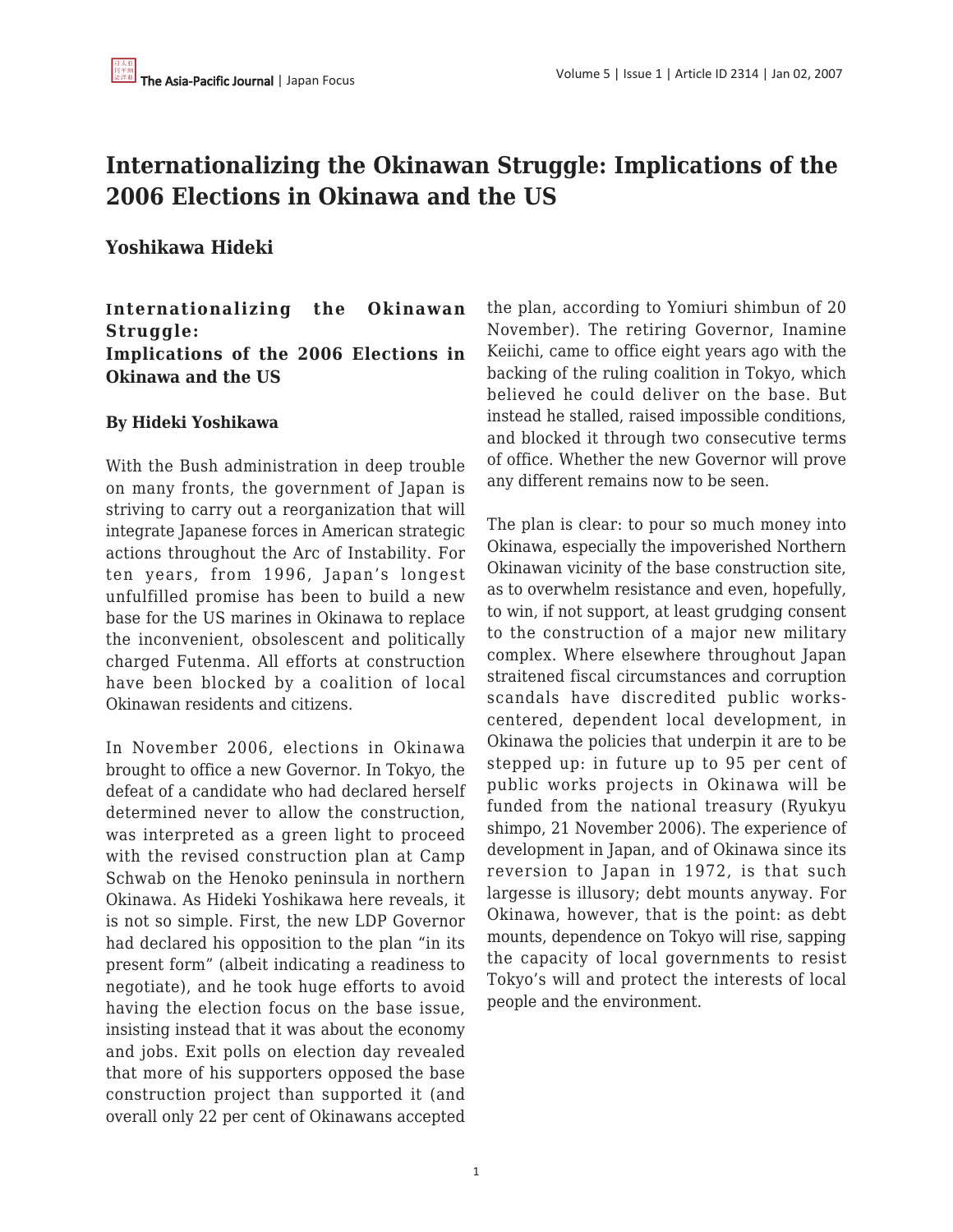

Local Okinawan activist Yokuta Yasuaki explains the plan for base construction

Yoshikawa here highlights a neglected aspect of the Okinawan contest: the emergence of an important new front in the struggle beyond the local, Okinawan and Japanese, to the international (including American) in the context of post-election efforts by a weakened Bush administration to control Congress and US allies. Tokyo's efforts to fulfill its commitments to the Pentagon will continue, but it will face rising international, as well as domestic, opposition. (GMcC)

#### **Elections in Okinawa and the US**

With Okinawan electorate anxiously watching, Nakaima Hirokazu defeated Itokazu Keiko and Yara Chosuke in a tightly contested gubernatorial election on November 19, 2006.

For the next four years, many expect Okinawa's new governor, Nakaima, the former chairman of the Okinawa Electric Power Company, to follow many Japanese government's policies, notably the controversial plan to replace the US Marine Air Station at Futenma with a new US base at Henoko, Nago city, in the north of the island, in waters still relatively unspoiled which also constitute crucial habitat for the endangered dugong species.



Nakaima Hirokazu on the campaign trail

As a local person involved in the effort to stop the construction of the base and to establish a protected area for the dugong in Henoko, I was certainly disappointed with the result of the election. Like many people here in Okinawa, however, I will continue to fight against the construction of the new base. The Japanese government is eager to foist its own interpretation of the election result on Okinawa, but the majority of Okinawans still oppose the construction plan. It is important to note that the gubernatorial election was won primarily on the issue of the economy with the victor not only downplaying the base issue but leaving ambiguous his own position on the issue. Moreover, the victory by the Democratic Party in mid-term elections in the US gives hope that a more environmentally accountable congress will emerge to confront a weakened Bush administration. Particularly significant is the fact that the international community of international environmental groups, scientists and concerned citizens now seek to hold the US government and military responsible for both the environmental and military consequences of the plan to construct the base at Henoko, one that would expand the US military reach throughout the Asia Pacific.

In other words, the fate of the construction plan may well depend upon the dynamic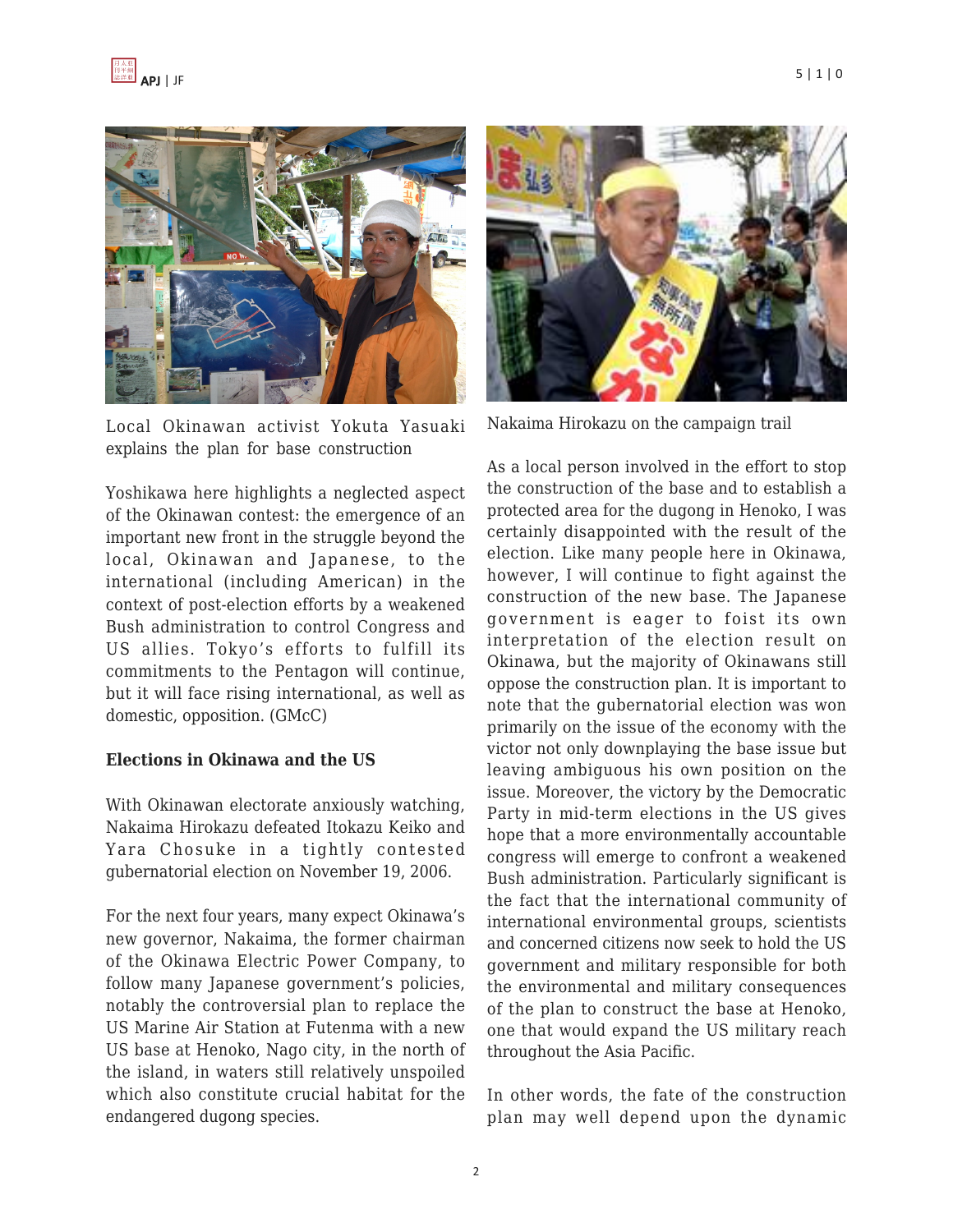interplay between the Okinawans' struggle for self determination, rooted in their daily life of living with US bases, and environmental and security politics played out in the international arena, rather than exclusively upon the local election in Okinawa.

#### **The Okinawan Election: Economy and US Bases**

The gubernatorial election was a quintessentially Okinawan event. [1] The economy and the US bases were again the two main issues on which voters based their decisions, and the construction plan was certainly on the mind of many. While some Okinawans and outside observers described the election as a "referendum" for Okinawans on whether to accept or reject the construction plan, the election presented less than clear-cut choices for the majority of Okinawans. Given the long history of being forced to live with US bases under both pro-base and anti-base governors, Okinawans carefully choose a candidate in light of the political and economic circumstances. Because many perceived no immediate or impending threat from the US bases and the construction plan, with the ruling LDP government pumping money and promises of lavish aid into the Nakaima campaign, the majority of Okinawan voters prioritized the economy over the construction plan. [2]

Organized by the ruling coalition of the Liberal Democratic Party (LDP), New Komeito, and large local business firms, Nakaima's election campaign showed a good understanding of the Okinawan politics of economy and bases. Focusing on the dire situation of the economy, Nakaima made bold campaign promises to bring down the chronic unemployment rate of 7.6 percent to that of mainland Japan, around 4.3 percent. Whether such a promise is credible, he was the only candidate who dared to make it. The majority of Okinawans certainly wanted to see in their next governor such boldness dealing with economic issues.

Nakaima was also able to neutralize the base issue stressed by the opposition by insisting both that the present construction plan as adopted by the Japanese government was unacceptable and that the dangerous Futenma Air Station should be closed within the next three years. These campaign promises were virtually the same as those of the other candidates, thus making it difficult for voters to choose their governor solely on the issues of the construction plan. At the same time, Nakaima differentiated himself from the other candidates by hinting that he was prepared to negotiate with the central government over the plan.

Nakaima's strategy of focusing on economic issues and Tokyo's pledges of economic support while refusing to clarify his position on the construction plan, had proven successful for LDP-backed candidates in previous mayoral elections in Nago and gubernatorial elections. In November 2006, it served Nakaima well.

In contrast, Itokazu's campaign was hindered both by an initial political muddle among a fragile coalition of opposition parties over to the best challenger to Nakaima and by the failure to generate a balanced and convincing set of campaign policies in line with the concerns of the voters. Despite her popularity as a former representative in the Upper House of the Diet, Itokazu's candidacy was seen by many as a weak compromise resulting from a political and personal battle between Yamauchi Tokushin, treasurer under the governorship of Ota Masahide, and Shimoji Mikio, current representative in the Lower House of the Diet. Both declared that they would challenge Nakaima, but unable to agree on who should be the representative of the coalition of opposition parties, both withdrew, offering the candidacy to Itokazu. By then, however, Nakaima's campaign had already been running for one month. When she eventually conceded the election, Itokazu admitted that she had not had enough time to convince the voters of her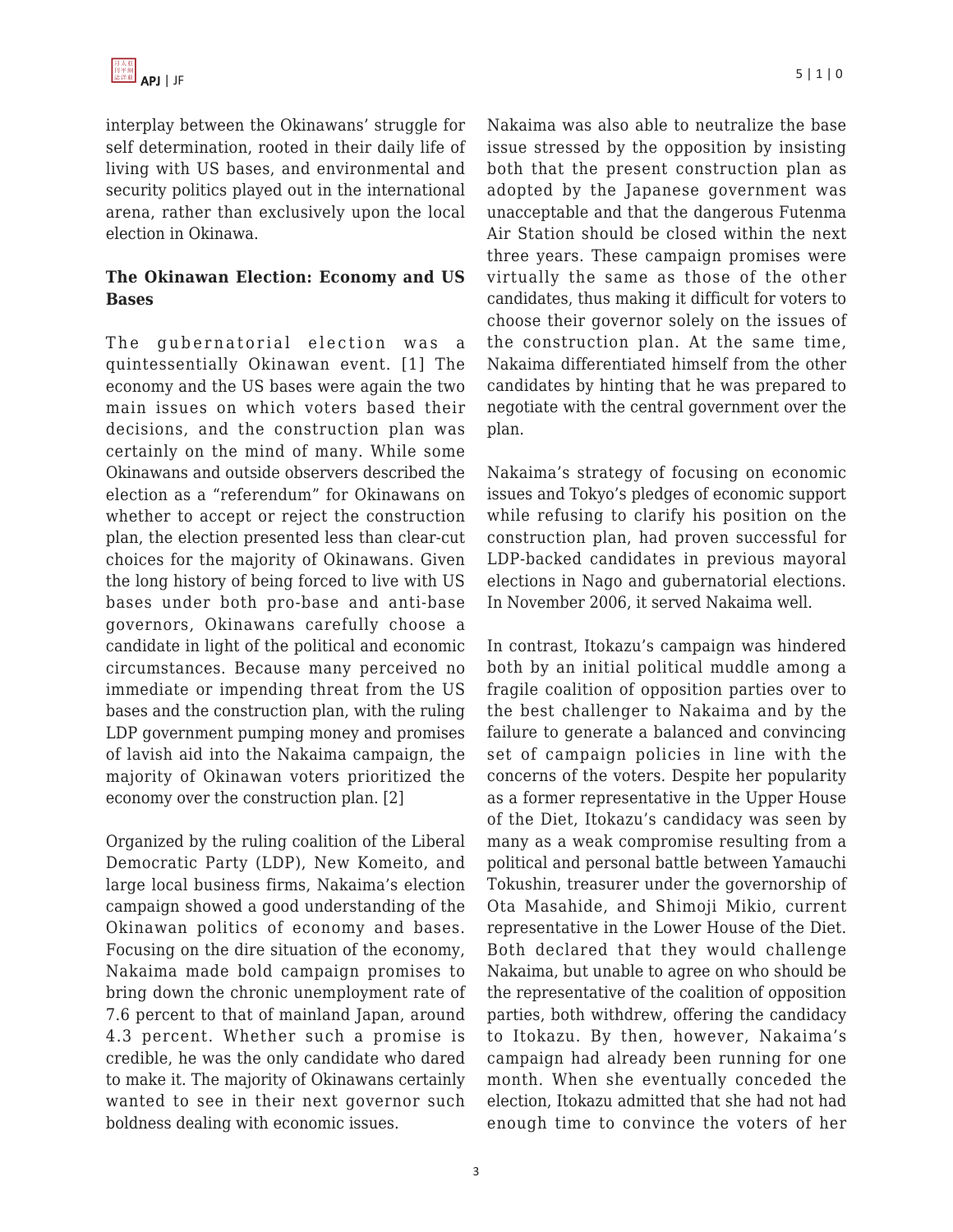policies.



Candidate Itokazu Keiko

Itokazu's campaign was also seen by many as notable for anti-base rhetoric but weak on economic issues. While her anti-construction stance was well received by her supporters, she was unable to articulate and deliver an economic program to the wider public. Her pledge to transform the important but ailing construction industry into a sector that would shift its focus from wasteful and environmentally damaging public work projects to works that would help revive Okinawa's degraded environment was not clearly explained. Struggling to survive as they are at present, many construction firms and their large labor force were not ready for such drastic changes. [3]

Nakaima was able to cash in on Itokazu's inability to balance the issues of the economy and the bases. Posters put up on street telephone poles by Nakaima supporters challenged Itokazu by stating: Kichi hantai dakede iindesuka (Is it enough just to be antibase?). In the end, the popularity of Itokazu's anti-base stance was not enough to overcome the weaknesses of her economic program and the large spending advantage that the Nakaima camp enjoyed.

## **The Japanese Government Interprets the Election Result**

The election was decided on economic issues rather than on those of the construction plan as is clear from the fact that only 18 percent of the voters supported the present construction plan. [4] Yet the Japanese government opportunistically interpreted the election result differently, proclaiming Nakaima's victory as a sign that Okinawans were ready to accept the Henoko base construction plan. Prime Minister Abe Shinzo and Director General of the Defense Agency, Kyuma Fumio, welcomed the election result, stating that the construction plan could now proceed. [5] The Japanese government has sought to foist that interpretation on the Okinawan and Japanese public as well the US government and military.

Following the election Nakaima declared that although the present construction plan was not acceptable he would be "flexible" in negotiating with the Japanese government as long as the "concerns of the locals" were taken into consideration. [6] That comment was immediately welcomed by Kyuma Fumio, the Director General of the Defense Agency (from January 2007 elevated to the Ministry of Defense). [7]

The consensus among the Japanese government and the ruling coalition was that following his election victory Nakaima would strongly support the construction plan, which had been the basis for LDP backing of his candidacy. He faced both huge pressure and powerful incentives from the Japanese government and the ruling coalition to do so. He also faced pressure from large local business firms, his major Okinawan supporters, who anticipated benefit from the construction of the costly base as well as from Tokyo's promised "development incentives." [8]

Some center-to-right national newspapers such as Nihon Keizai Shinbun and Sankei Shinbun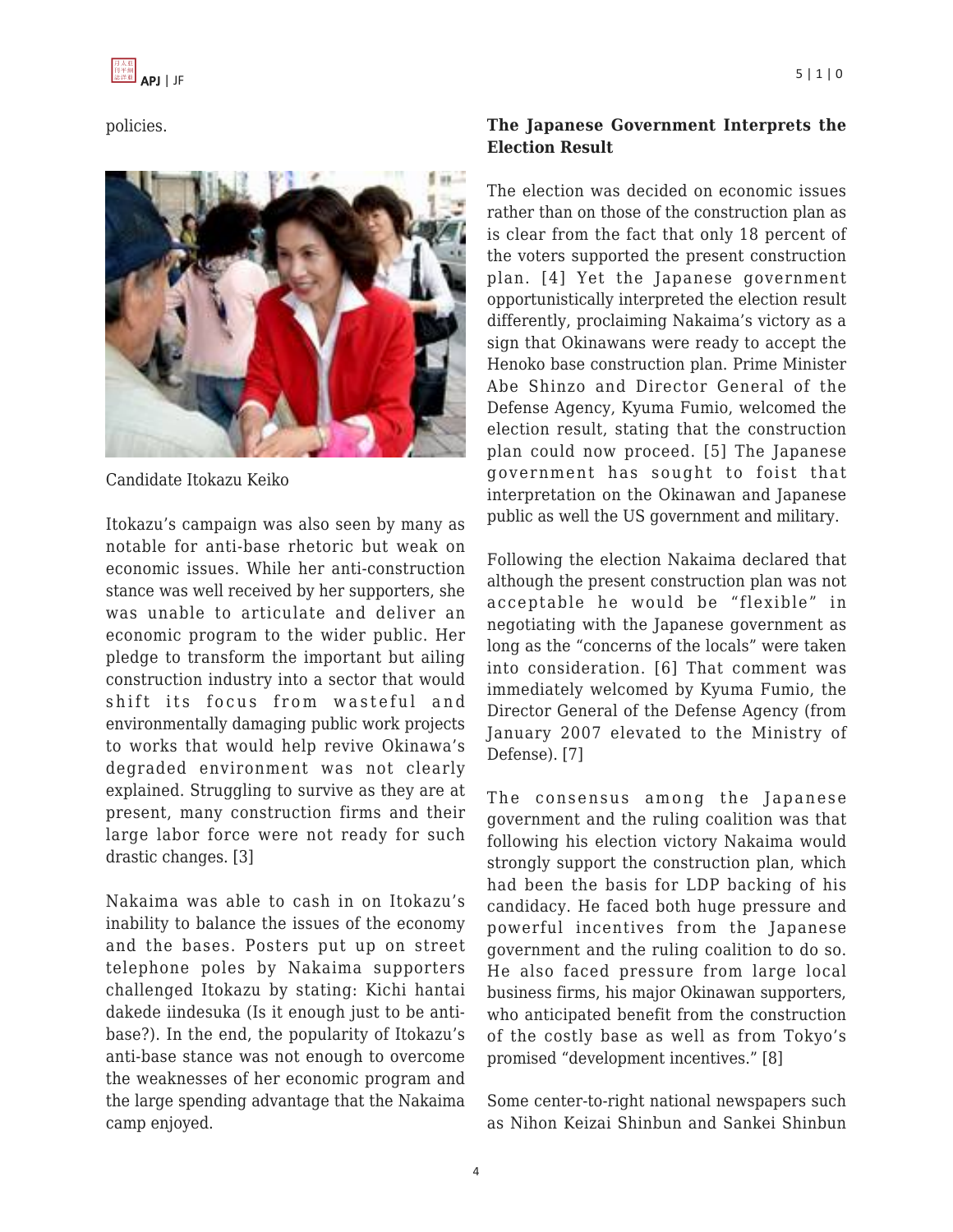ran articles presenting interpretations of the election result similar to that of the Japanese government. [9] Other major newspapers such as Asahi Shinbun and Tokyo Shinbun cautioned that the government should pay attention to the anti-base opinion expressed through the over 310,000 votes that Itokazu and Yara had received. [10]

Many anti-base construction people in Okinawa were enraged at the Japanese government's interpretation and Nakaima's turn around. Others were understandably confused, with some internalizing the Japanese government's interpretation as their own. The mayor of Nago, Shimabukuro Yoshikazu, stated that the city of Nago had agreed in principle to the present construction plan, [11] despite the fact that the citizens of Nago had never been polled on the construction plan.

The democratic process of the election was a useful tool for the government to proceed with the construction plan. This was confirmed when Nakaima's campaign promise for a three year time frame for the closure of the Futenma Air Station was rejected by Director General of the Defense Agency, Kyuma Fumio, immediately after the election. [12]

#### **International Attention to the Environment**

Why did the Japanese government seek to buttress the case for construction of the new base on the outcome of the election, risking possible defeat? Why did it not simply implement the plan, ignoring negative repercussions? These questions demand answers when one considers that the Japanese government has in the past accepted various demands from the US government and military and imposed them upon Okinawans without consultation in the name of US-Japan Security Treaty.

There are perhaps two reasons why the Japanese government used the path of election to justify the construction plan.

First of all, any iron-fisted approach by Tokyo would certainly have brought about a political uproar and strong protest from Okinawans and international opponents of base construction. Not only would that have hindered the process of construction, but it might also have been detrimental to the Japanese government and the US-Japan Security Treaty. Indeed, the Japanese Defense Facilities Administration Agency's forceful attempts to conduct drilling surveys in the waters of Henoko in 2004 were met with a fierce protest at sea, and that protest played an important role in bringing an end to the previous construction plan.

In fact, many anti-construction protesters regard that protest on the sea as their proven strategy for checkmating US base plans. The Henoko protest was foreshadowed by a local sit-in protesting the US military's construction of an urban warfare facility in Onna village in the late 1980s. [13] When the Japanese government ordered the riot police to remove the protesters, an uproar ensued and the protest intensified. The facility was eventually constructed, only to be removed by the US military in 1992 in response to continued local protest.

The Japanese government does not want to repeat the same mistake it made at that time, while anti-construction protesters recognize the potential power of non-violent sit-in protest for halting the base construction juggernaut.

Secondly, a high-handed approach by the Japanese government would shift all responsibility for environmental destruction resulting from the construction of the base onto the Japanese government itself. Tokyo is keenly aware of the international attention that the construction plan and the popular struggle against it have generated. Many international environmental groups, scientists, and concerned citizens have spoken out against the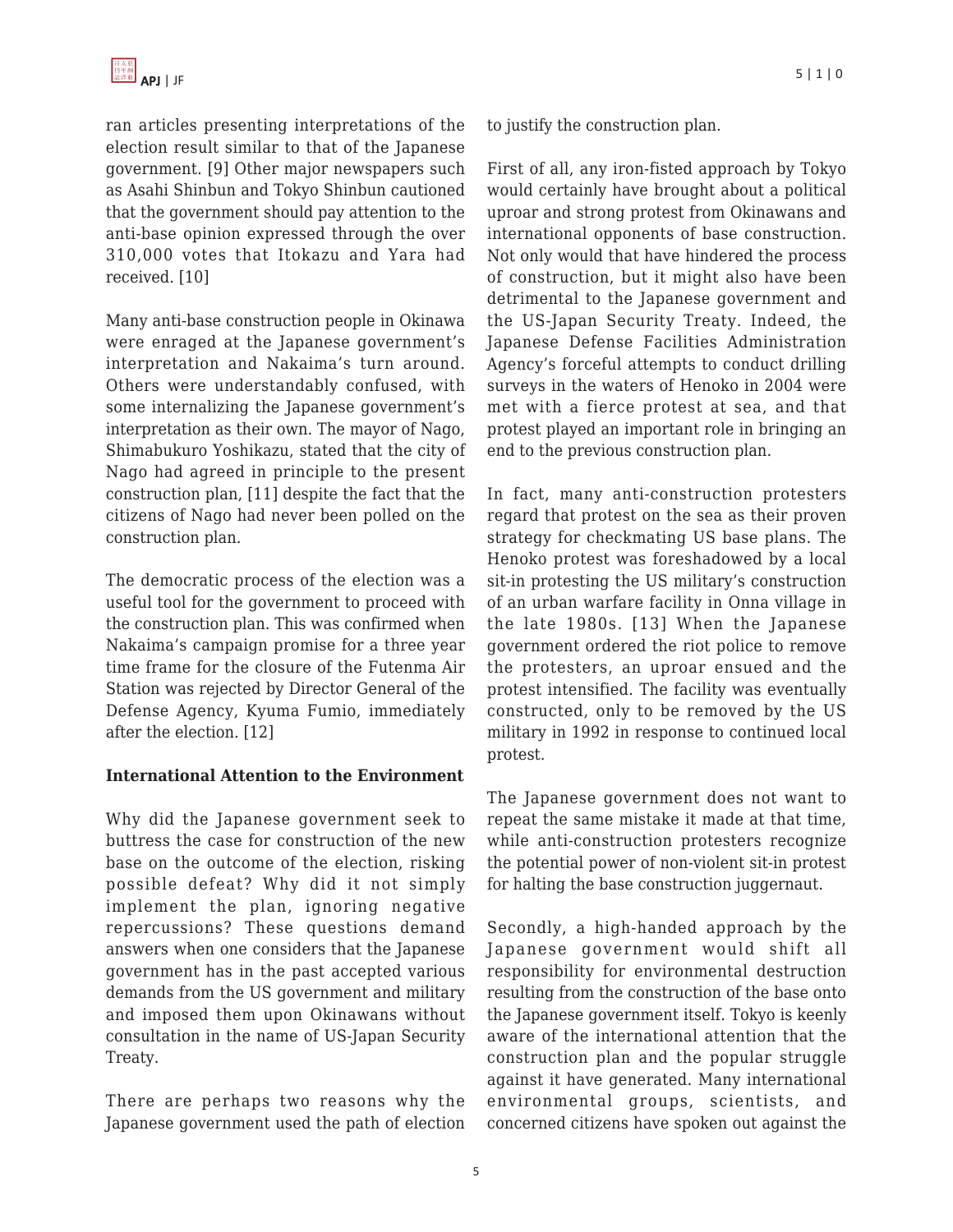construction of the base at Henoko, pointing to environmental destruction, in particular to the habitat of the endangered dugong. The United Nations Environment Programme warned that the dugong habitat could be damaged by military activities associated with the construction and use of an airbase at Henoko. [14] The BBC's World Earth Report on the Henoko base construction plan vividly captured the uncomfortable dilemma facing the Japanese government. [15]

Given the international attention from both environmental and peace groups, and the fact that the Japanese government has been unable to come up with an alternative site for the relocation of the Futenma Air Station, the government apparently saw the path of election as the best means to pursue the construction plan. Although it is the Japanese government that would ultimately have to carry out the construction, it recognized the value of local support for the plan registered at the polls in Okinawa in general and in Nago and Henoko in particular for shifting responsibility for the decision away from Tokyo. It could then insist that the Okinawan people had endorsed the construction plan in return for economic incentives by electing a candidate who accepted the construction plan.

The actions taken by the Ministry of the Environment (MoE) with regard to the Okinawan dugong may best illustrate the dilemma facing the Japanese government. There is no doubt that the MoE would be held accountable if the construction of the base caused environmental destruction in Henoko, further endangering the dugong. For its part, to its credit, since 2001 the MoE has been conducting surveys and publishing reports on the status and distribution of the dugong in Okinawa. A Summary of the 2005 Survey Results on Dugongs and Seaweed Beds over a Wide Area, was published in order "to establish general conservation measures for dugong around the mainland of Okinawa." [16] These MoE surveys and reports warned that the dugong were on the verge of extinction and suggested measures to protect them.



Henoko waters (photo courtesy Save the Dugong Campaign Center)

In the face of determined efforts by the Japanese government to proceed with the construction plan, these efforts by the MoE have, however, been trivial. The publication of its reports went virtually unnoticed and ignored by the government. Thus, it is hard to see whether such efforts will help protect the dugong. At the same time, the Japanese government may seek to use the reports to protect itself against international criticism. When asked about its responsibilities, the Japanese government might argue that the MoE had been doing what it could do, but that the Okinawans had decided to accept the construction of the base in the dugong habitat despite the MoE warnings.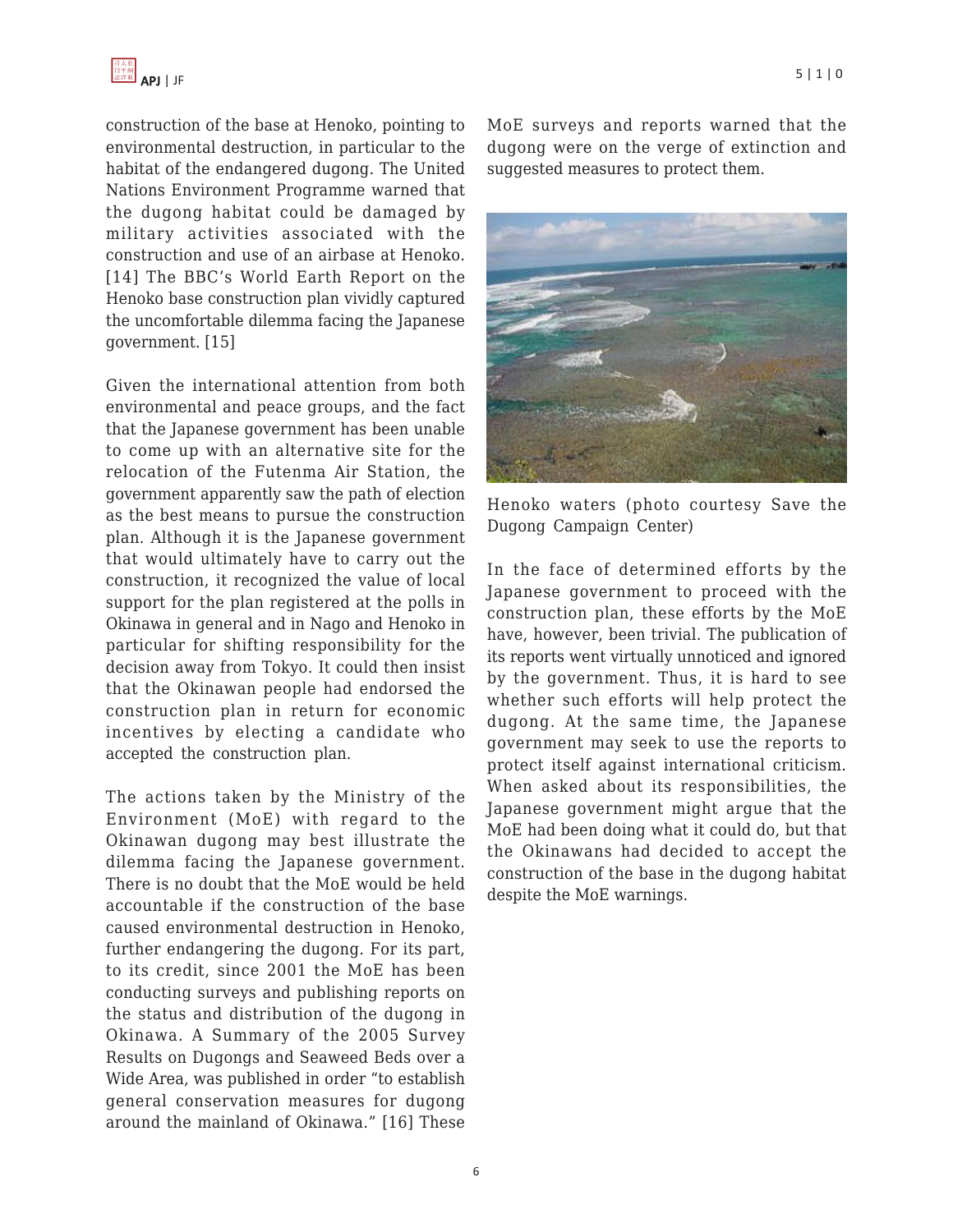

The dugong habitat with Camp Schwab in the background (photo courtesy SDCC)

The Japanese government appears committed to the construction of the base at Henoko and prepared to deal with any criticism while international interest in the environment of Henoko has risen.

#### **The US Government and Military vs the Coalition of Okinawans and International Environmental Groups**

The Japanese government's efforts to avoid taking responsibility for the possible destruction of the Henoko environment are matched by those of the US government and military. Both are, of course, ultimately responsible for the construction plan and its consequences. To pressure the US government and military to recognize their roles and take responsibility, a dynamic coalition has emerged linking Okinawans with international environmental groups, scientists, and concerned citizens.

That coalition is now pressuring the US government and military to carry out a full environment impact assessment (EIA) before construction can proceed. The coalition is confident that any proper EIA would put an end to plans to construct a Futenma replacement facility at Henoko,

The coalition has been making significant

progress. In September 2003, US based environmental groups including the Center for Biological Diversity and their Japanese counterparts including Higashionna Takuma from Nago city, represented by Earthjustice, filed a lawsuit against the US Department of Defense (DoD) in the US Federal District Court in San Francisco. They sought to require the US Department of Defense to comply with the National Historic Preservation Act (NHPA) by conducting an assessment of the impact of the proposed base construction on the Okinawan dugong and other endangered species. [17] The Okinawa dugong is listed as a "Natural Monument" under Japan's "Cultural Properties Protection Law". It is also listed under the US Endangered Species Act. In the initial court hearing, the US DoD asked for the case to be dismissed, arguing that the issue was one for the Japanese government only. [18] The judge ruled, however, that the case should be heard, and it is currently proceeding. [19]



The dugong at sea

At the International Union of Conservation of Nature (IUCN) Congress held in Bangkok in 2004, Japanese environmental groups (and this author) presented draft recommendations regarding the conservation of the dugongs and two other endangered species threatened by the US military presence and the base construction plan. The recommendations urged the US government to cooperate in the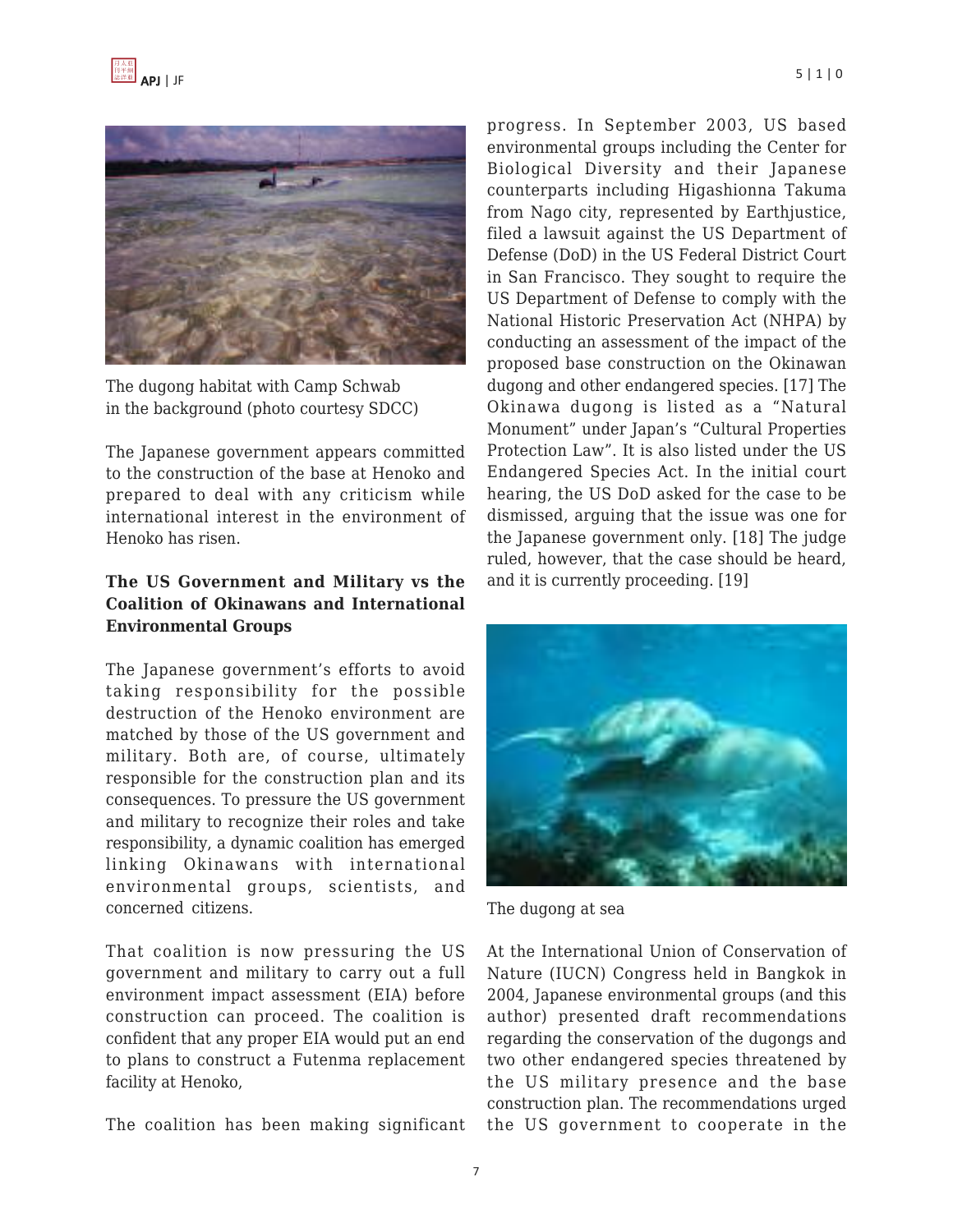Japanese government's EIA. The representative of the US Department of the State refused to accept the draft, arguing that the US government could not intervene in the matters of a "sovereign state." The final and compromised version of the recommendations urged the US government to "cooperate, if requested, in the environmental impact assessments carried out by the Government of Japan for military base site construction." [20] To date, however, there has been no sign that the Japanese government has asked the US government and military to do so.



IUCN World Conservation Conference (photo courtesy Save the Dugong Campaign Center)

Despite international pressure, the US government and military continue to refuse to recognize and take responsibility for their roles in the construction plan. Their refusal underlines the gravity of possible environmental destruction posed by construction of the base, thereby drawing further international attention to the plan. The Japanese government's unwillingness to request US government and military participation in the EIA further underlines potential problems associated with the construction plan.

#### **Effect of the US Mid-Term Elections**

The results of the US elections in November

2006 were encouraging to the coalition between Okinawans and the international community of environmental groups, scientists, and concerned citizens who have been struggling to protect the environment and the dugong.

In January 2007, Barbara Boxer from California takes over the chairmanship of the Environment and Public Works Committee replacing James Inhofe of Oklahoma. For Inhofe, global warming was "the greatest hoax perpetrated on the American people." [21] He called for eliminating the Endangered Species Act to unleash industry. Boxer by contrast, is well known for her engagement with environmental issues. She has promised "major policy shifts on global warming, air quality and toxic-waste clean up." [22] Given the existence in the US of stringent and sophisticated environmental laws and mechanisms to implement policies (if it chooses to do so), the changes in the leadership of the committee and the makeup of the congress have potentially important implications for the global environment. [23]

With this new political context in the US, the coalition is contemplating new strategies to protect the Henoko environment and the dugong. Through lawsuits, forums and conferences, and media activities, it will maximize international pressure on the US government and military. In particular, it plans to pressure the US government and military to become involved in the EIA for the construction of the base, demanding that they apply the same rigorous standards they would use in EIA on US bases on American soil.

The coalition is scrutinizing the institutional guidelines and the research conducted by the US government and military and the Japanese government as means of contesting environmental and cultural politics. It will examine the implications of the Japan Environmental Guide Standards (JEGS), which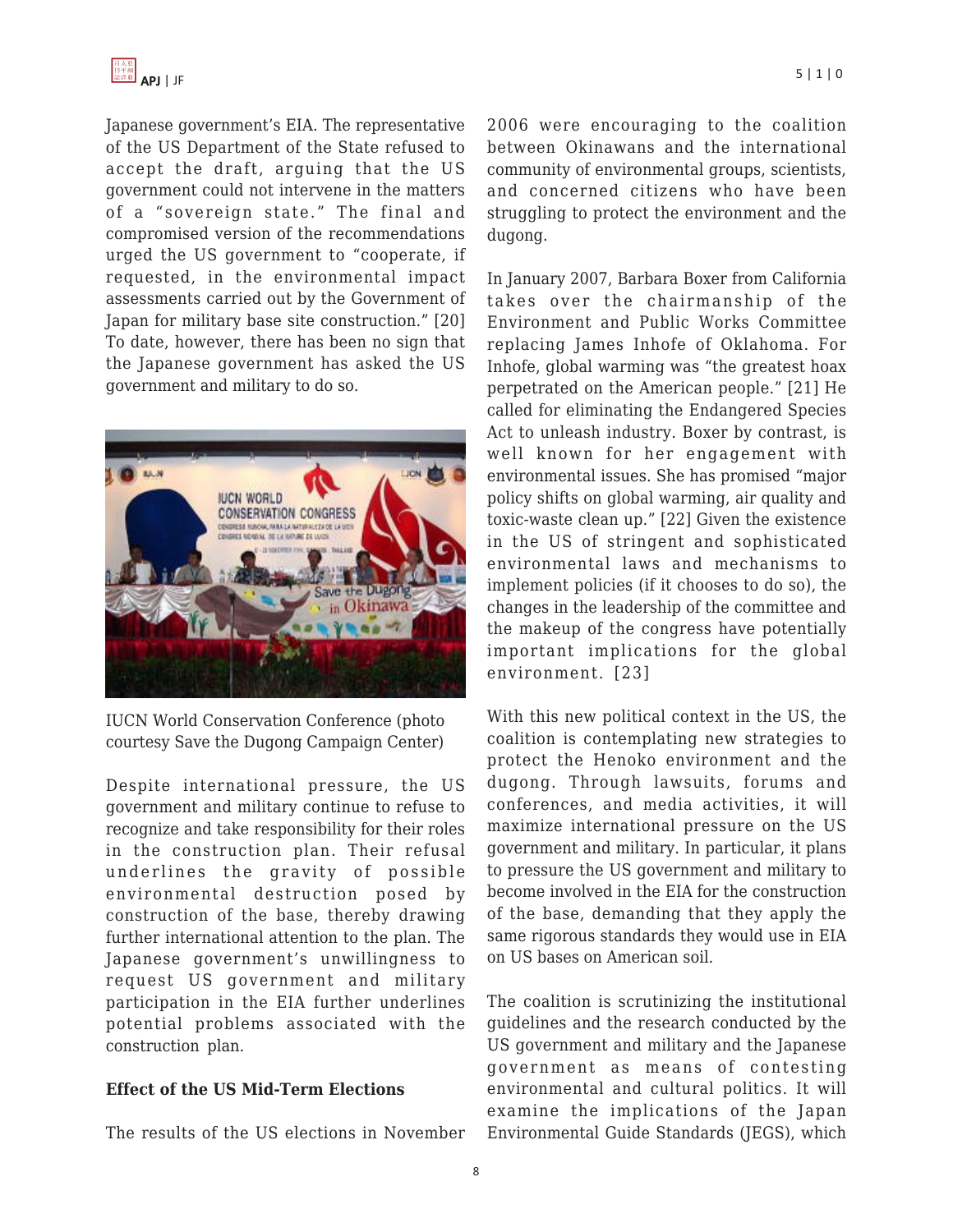

was created by the US government and military and the Japanese government in 2001 as the "sole source of guidance for environmental compliance, requirements, regulations, and standards for DoD activities and installations in Japan." [24] The JEGS recognizes the dugong as an endangered species. The coalition is also examining the implications of Final Report: Task 5 Cultural Historical, and Archeological Documentation, MCB Camp Smedley D. Butler and MCAS Futenma, Okinawa (1993) published by the US military. [25] The report documented the results of examination of documents and surveys on archeological, cultural and historical resources of Okinawa in relation to US bases on the island of Okinawa. It recognized the existence of cultural assets with scientific value in Camp Schwab, where the construction of the new base is planned.



Entrance to Camp Schwab (photo courtesy SDCC)

Contrary to their refusal to recognize their roles and to take responsibility in the construction plan, it is clear that the US government and military have already recognized their responsibility for the environment of US bases and local cultural resources on US bases. The coalition will certainly draw upon this point and insist that environmental and cultural assessment not be confined to the locality of Okinawa, but that they meet standards upheld in US courts and in other international arenas.

It is not yet possible to determine whether the changes in the US congress will translate into substantial changes in the plan to construct the base at Henoko or even to assess its environmental impact. Perhaps no change can be expected during the last two years of Bush's presidency, and the Japanese government is likely to make maximum efforts to carry out the construction plan before President Bush's term expires. Moreover, even if the US government and military accept their responsibility, it is difficult to gauge the response of the Japanese government.

Nonetheless, the emergence of the coalition and the results of the US mid term elections have potentially important implications for the fate of the construction plan. With its focus on the protection of the environment of Henoko and the dugong, the coalition demands the responsibility and accountability of the US government and military and the Japanese government for the construction. In this way, the coalition makes it difficult for the Japanese government to maneuver the local election results in Okinawa as a political tool to rush through the construction plan. It now becomes necessary for the Japanese government to consider not only US pressures but also those of international environmental politics.

#### **Conclusion: The Coalition of Okinawan Self Determination and International Environmental Movements**

It is ironic that the most unspoiled environmental areas in and around the islands of Okinawa are those where US bases and military training areas are located. Some US personnel have claimed that the Okinawans cannot protect their own environment. Hence the result will be the same whether or not the Henoko base is constructed. Okinawans respond that the occupation by US military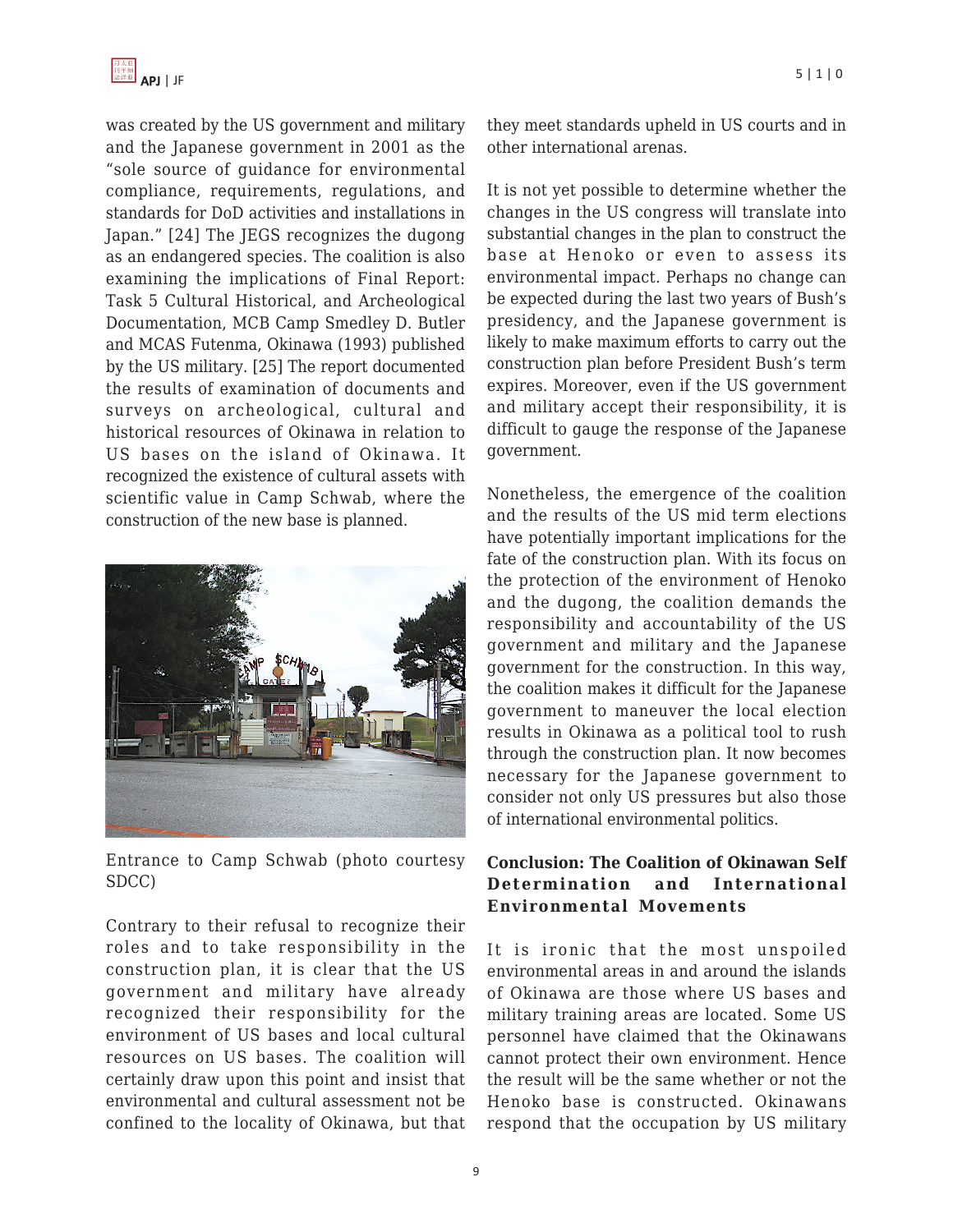

bases of such a large area of the islands has left us with few options for development, forcing us to reclaim land and destroy forests in search of better land for development. Still, it is a fact that the best environmental areas in Okinawa are those within US military bases and training areas. Knowingly or unknowing, the US military has played an important role in helping preserve the environment of Okinawa.

In this paradoxical situation of politics and environment, Okinawans and the international community of environmental groups, scientists, and concerned citizens have formed a coalition to fight against the plan to construct the US base at Henoko. The stakes are high and both Okinawan and international forces recognize that their ability to halt the construction of the base will require incorporating each other's objectives, knowledge, strategies, and inspiration as the conflict is simultaneously played out in Okinawa and in the US and beyond.

For many Okinawans, an increase in the burden of US bases and an associated increase in environmental degradation are simply not acceptable. After all, we are the ones who live in and will continue to live in this environment. We have the responsibility to protect and pass this environment on to future generations. Protesting against the construction plan and protecting the environment of Henoko have merged to become a symbol of Okinawan selfdetermination, democracy, and healthy development. For the international community, the construction plan is an important litmus test for the future of the global environment. If the endangered dugong in Japan, a country of tremendous wealth, advanced technology, educated people, and democratic institutions, cannot be protected, the future of the global environment is grim. Protecting Henoko through protests against the construction plan has become a significant affirmation of commitment to the protection of the environment, transcending national

#### boundaries.

The dynamic interplay between Okinawans and the international community helps sustain and is sustained by the continued strong voice of the majority of the Okinawans who oppose the construction. It is no coincidence that, under the supposedly pro-construction governorship of Inamine Keiichi, and despite the pouring of money into the Okinawa Development and Northern Districts Development funds, the previous construction plan had to be scrapped. It is also no coincidence that Governor Inamine strongly opposed the present construction plan, which was approved by the US government and military and the Japanese government. Although the Japanese government kept believing and insisting to the US government and military that Okinawans had accepted the construction of the base by their election of Inamine, the strong voices and actions of anticonstruction forces in Okinawa and in the international arena kept Governor Inamine in check. Those same strong voices and actions will surely keep the new Governor Nakaima in check too.

It should not be forgotten that as of yet the Okinawans and the international community's 10-year struggle against the construction plan has not allowed even a single nail to be driven into the environment of Henoko. It is time for the US government and military and the Japanese government to take a hard look at why this is the case.

Hideki Yoshikawa is an anthropologist who teaches at the Graduate School, Okinawa Prefectural University of Arts and at Meio University in Okinawa. He is a member of the Save the Dugong Campaign Center and a founding member of the Nago Citizens' Assessment. He lives in Nago city with his wife and three children. Posted at Japan Focus on January 5, 2007.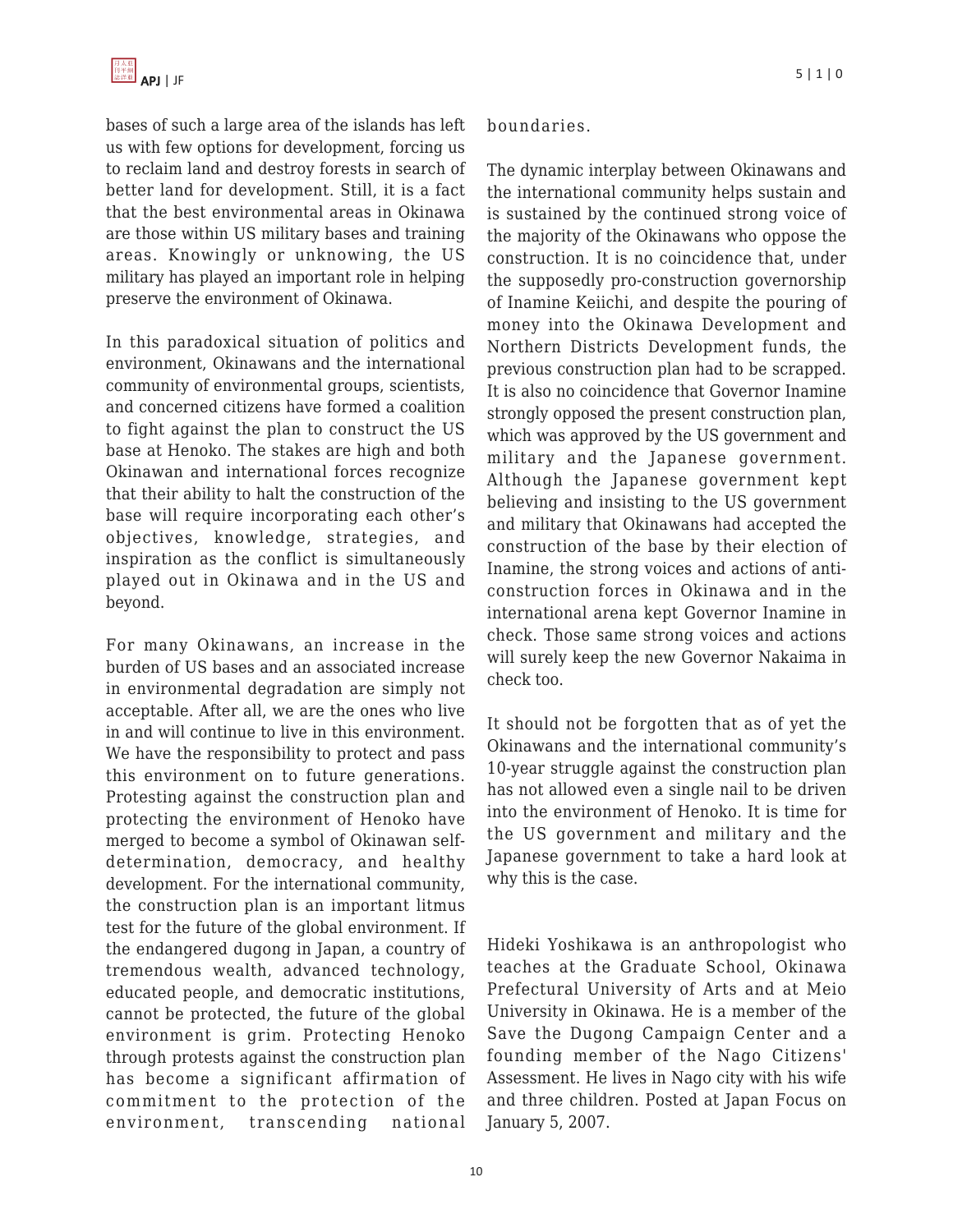## Notes

[1] For discussion of the election issues, see Eric Johnston, "Okinawan election with US base plan in the balance," [Japan Focus,](http://japanfocus.org/products/details/2269) November 10, 2006.

[2] According to the pre-election opinion survey conducted by Asahi Shinbun and Okinawa Times, November 14, 2006, 52 percent of the people were most concerned with economic revitalization while 26 percent were most concerned with base issues. However, according to the election exit poll conducted by Mainichi Shinbun and the Ryukyu Broadcasting Company (RBC), November 20, 2006, 30 percent of the voters based their decision on economic revitalization and 30 percent on base rearrangement and reduction. According to the same exit poll, 54 percent of the voters favored locating the Futenma Air Station outside Okinawa while only 18 percent of the voters supported the present construction plan.

[3] Personal communication with managers of construction firms in Okinawa.

[4] Mainichi Shinbun, November 20, 2006.

[5] Okinawa Times, November 20, 2006; Ryukyu Shimpo, November 20, 2006.

[6] Okinawa Times, November 20, 2006; Ryukyu Shimpo, November 20, 2006.

[7] Okinawa Times, November 21, 2006; Ryukyu Shimpo, November 2006.

[8] For an analysis on the relationship between Okinawa and the Japanese government in relation to the gubernatorial Election, see Gavan McCormack, "The Okinawan election and resistance to Japan's military first politics," [Japan Focus,](http://japanfocus.org/products/details/2275) November 15, 2006.

[9] Nihon Keizai Shinbun, November 20, 2006; Sankei Shinbun, November 20, 2006.

[10] Asahi Shinbun, November 20, 2006 and Tokyo Shinbun, November 20, 2006.

[11] Okinawa Times, November 20, 2006.

[12] Okinawa Times, December 1, 2006; Ryukyu Shimpo, December 1, 2006.

[13] Personal communication with anticonstruction protesters.

[14] Helen Marsh, Helen Penrose, Carole Eros, and Joanna Hughes, Dugong: Status Reports and Action Plans for Countries and Territories, UNEP/DEWA, 2002.

[15] Development with Destruction, a documentary film by the BBC World Earth Report, was aired worldwide in the fall of 2005.

[16] For A Summary of the 2005 Survey Results on Dugongs and Seaweed Beds over a Wide Area by the Ministry of the Environment, see http://www.env.go.jp/press/press.php?serial=5 596. The document is available only in Japanese.

[17] US & Japanese Conservation Groups Join in Legal Effort to Dave Okinawa dugong from extinction, press release by Earthjustice, September 25, 2003.

[18] Bob Egelko "Imperiled mammal threatened by plan for okinawa base: court in S.F. hears activists advocate applying U.S. law," San Francisco Chronicle, August 5, 2004.

[19] Bob Egelko "Judge OKs using U.S. law to save sea creature: Okinawan dugong imperiled if Maine base is relocated," San Francisco Chronicle, March 3, 2005.

[20] See the final version of the [recommendations](http://www.uicn.org/congress/members/Individual_Res_Rec_Eng/WCC3%20REC%20114%20Conservation%20of%20dugong%20Dugong%20dugon,%20Okinawa.pdf.) (which were adopted).

[21] Samantha Young, "Boxer pledges shift on global warming," Associated Press on line,